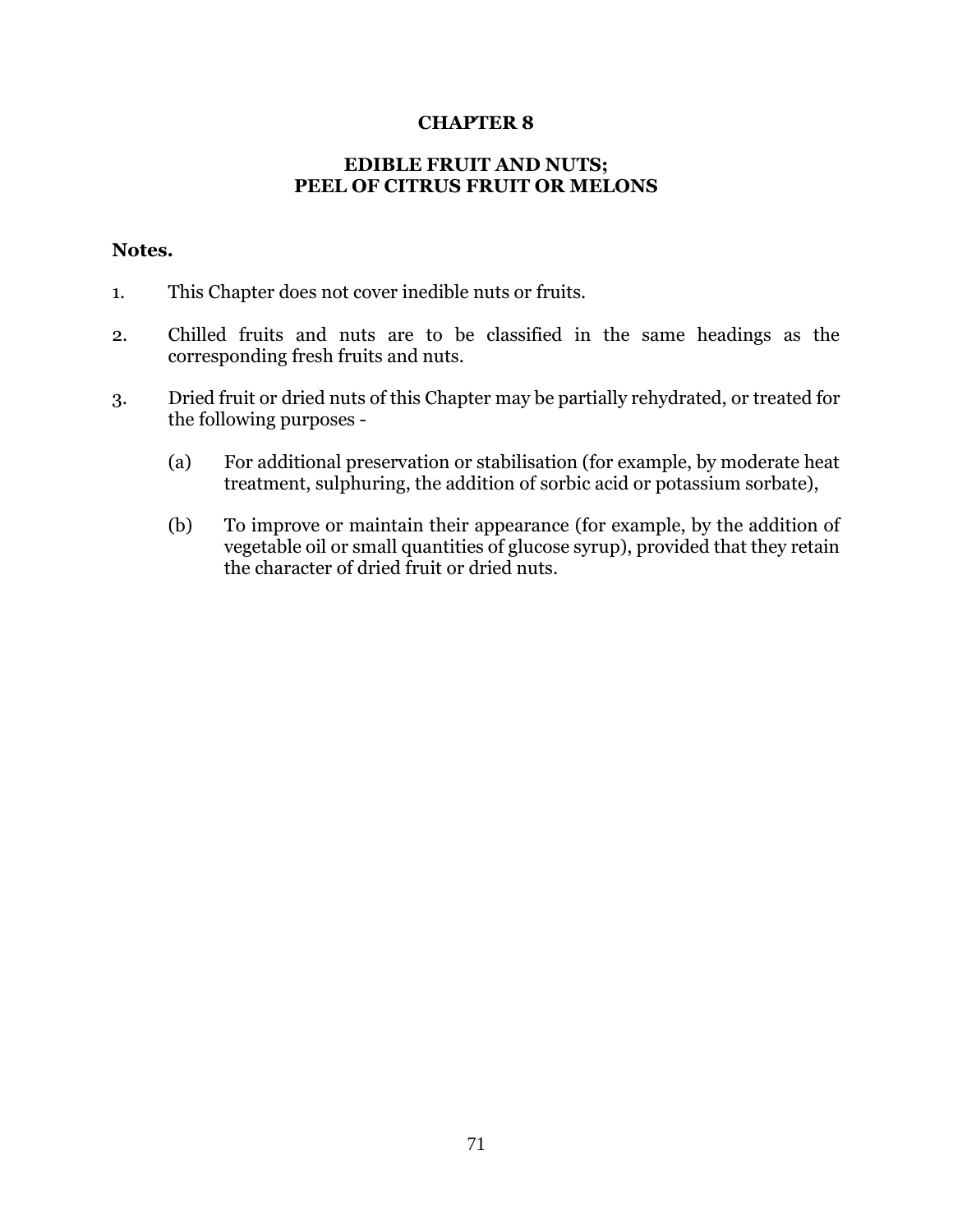| <b>HS</b> | <b>CET</b> | <b>PR1 DESCRIPTION OF GOODS</b>               | <b>DUTY</b><br><b>RATE</b> | <b>UNIT</b>   | <b>SITC</b><br><b>REV4</b> |
|-----------|------------|-----------------------------------------------|----------------------------|---------------|----------------------------|
| 08.01     |            | <b>Coconuts, Brazil nuts and</b>              |                            |               |                            |
|           |            | cashew nuts, fresh or dried,                  |                            |               |                            |
|           |            | whether or not shelled or<br>peeled.          |                            |               |                            |
| 0801.10   |            | - Coconuts:                                   |                            |               |                            |
| 0801.11   | 00         | - - Desiccated                                | 90%                        | $\rm kg$      | 057.711                    |
| 0801.12   | 00         | - - In the inner shell (endocarp)             | 90%                        | kg            | 057.712                    |
| 0801.19   | 00         | $-$ - Other:                                  |                            |               |                            |
| 0801.19   | 10         | --- In shell (exocarp and                     | 90%                        | kg            | 057.712                    |
|           |            | mesocarp)                                     |                            |               |                            |
| 0801.19   | 90         | --- Other                                     | 90%                        | kg            | 057.719                    |
| 0801.20   |            | - Brazil nuts:                                |                            |               |                            |
| 0801.21   | 00         | - - In shell                                  | 40%                        | kg            | 057.721                    |
| 0801.22   | 00         | - - Shelled                                   | 40%                        | kg            | 057.722                    |
| 0801.30   |            | - Cashew nuts:                                |                            |               |                            |
| 0801.31   | 00         | - - In shell                                  | 40%                        | $\mathrm{kg}$ | 057.731                    |
| 0801.32   | 00         | - - Shelled                                   | 40%                        | $\mathrm{kg}$ | 057.732                    |
| 08.02     |            | Other nuts, fresh or dried,                   |                            |               |                            |
|           |            | whether or not shelled or                     |                            |               |                            |
| 0802.10   |            | peeled.<br>- Almonds:                         |                            |               |                            |
| 0802.11   | 00         | - - In shell                                  |                            |               | 057.741                    |
| 0802.12   | 00         | - - Shelled                                   | 40%                        | kg            | 057.742                    |
| 0802.20   |            |                                               | 40%                        | kg            |                            |
|           |            | - Hazelnuts or filberts (Corylus<br>$spp.$ ): |                            |               |                            |
| 0802.21   | 00         | - - In shell                                  | 40%                        | $\mathrm{kg}$ | 057.751                    |
| 0802.22   | 00         | - - Shelled                                   | 40%                        | kg            | 057.752                    |
| 0802.30   |            | - Walnuts:                                    |                            |               |                            |
| 0802.31   | 00         | - - In shell                                  | 40%                        | kg            | 057.761                    |
| 0802.32   | 00         | - - Shelled                                   | 40%                        | kg            | 057.762                    |
| 0802.40   |            | - Chestnuts (Castanea spp.):                  |                            |               |                            |
| 0802.41   | $00\,$     | - - In shell                                  | 40%                        | $\mathrm{kg}$ | 057.77                     |
| 0892.42   | $00\,$     | - - Shelled                                   | 40%                        | kg            | 057.77                     |
| 0804.50   |            | - Pistachios:                                 |                            |               |                            |
| 0802.51   | 00         | - - In shell                                  | 40%                        | kg            | 057.78                     |
| 0802.52   | 00         | - - Shelled                                   | 40%                        | kg            | 057.78                     |
| 0804.60   |            | - Macadamia nuts:                             |                            |               |                            |
| 0802.61   | $00\,$     | - - In shell                                  | 40%                        | kg            | ###                        |
| 0802.62   | $00\,$     | - - Shelled                                   | 40%                        | kg            | ###                        |
| 0802.70   | $00\,$     | - Kola nuts (Kola spp.)                       | 5%                         | kg            | 057.791                    |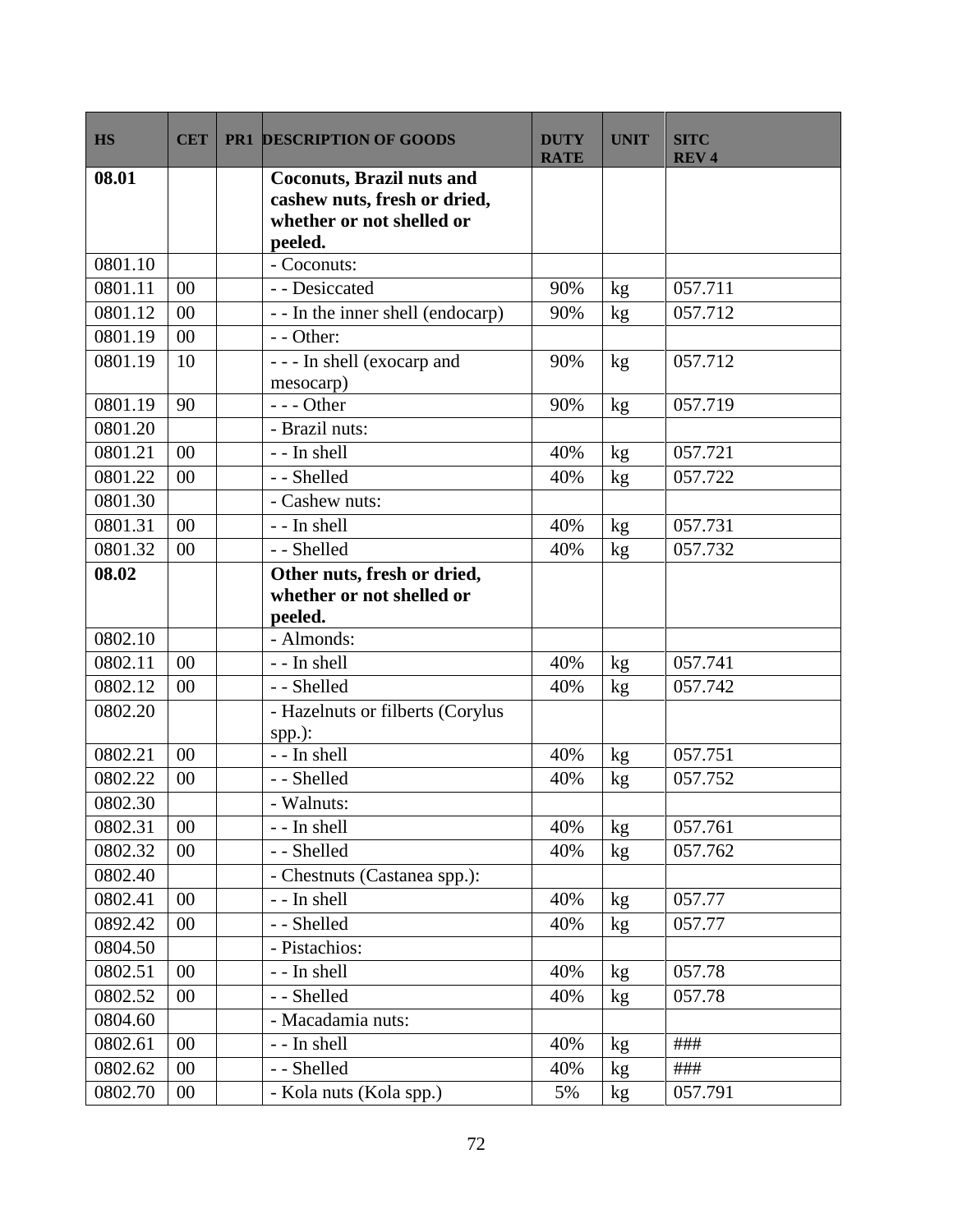| <b>HS</b> | <b>CET</b> | <b>PR1 DESCRIPTION OF GOODS</b>             | <b>DUTY</b><br><b>RATE</b> | <b>UNIT</b> | <b>SITC</b><br><b>REV4</b> |
|-----------|------------|---------------------------------------------|----------------------------|-------------|----------------------------|
| 0802.80   | 00         | - Areca nuts                                | 5%                         | kg          | 057.799                    |
| 0802.90   | 00         | - Other                                     | 5%                         | kg          | 057.799                    |
| 08.03     |            | Bananas, including plantains,               |                            |             |                            |
|           |            | fresh or dried.                             |                            |             |                            |
| 0803.10   | 00         | - Plantains:                                |                            |             |                            |
| 0803.10   | 10         | $--$ Fresh                                  | 40%                        | kg          | 057.32                     |
| 0803.10   | 20         | --- Dried                                   | 40%                        | kg          | 057.33                     |
| 0803.90   |            | - Others:                                   |                            |             |                            |
| 0803.90   | 11         | - - - Fresh Banana                          | 40%                        | kg          | 057.33                     |
| 0803.90   | 12         | - - - Dried Banana                          | 40%                        | kg          | 057.33                     |
| 0803.90   | 90         | - Other                                     | 40%                        | kg          | 057.33                     |
| 08.04     |            | Dates, figs, pineapples,                    |                            |             |                            |
|           |            | avocados, guavas, mangoes and               |                            |             |                            |
|           |            | mangosteens, fresh or dried.                |                            |             |                            |
| 0804.10   | 00         | - Dates                                     | 40%                        | kg          | 057.96                     |
| 0804.20   | 00         | - Figs                                      | 40%                        | kg          | 057.6                      |
| 0804.30   | 00         | - Pineapples                                | 40%                        | kg          | 057.95                     |
| 0804.40   | 00         | - Avocados                                  | 40%                        | kg          | 057.971                    |
| 0804.50   | 00         | - Guavas, mangoes and                       |                            |             |                            |
|           |            | mangosteens:                                |                            |             |                            |
| 0804.50   | 10         | - - - Guavas                                | 40%                        | kg          | 057.972                    |
| 0804.50   | 20         | --- Mangoes                                 | 90%                        | kg          | 057.973                    |
| 0804.50   | 30         | - - - Mangosteens                           | 40%                        | kg          | 057.974                    |
| 08.05     |            | Citrus fruit, fresh or dried.               |                            |             |                            |
| 0805.10   | 00         | - Oranges                                   | 90%                        | kg          | 057.11                     |
| 0805.20   | 00         | - Mandarins (including                      |                            |             |                            |
|           |            | tangerines and satsumas);                   |                            |             |                            |
|           |            | clementines, wilkings and similar           |                            |             |                            |
| 0805.21   |            | citrus hybrids:<br>- - Mandarins (including |                            |             |                            |
|           |            | tangerines and stasumas):                   |                            |             |                            |
| 0805.21   | 10         | - - - Ugli fruit                            | 90%                        | kg          | 057.121                    |
| 0805.21   | 20         | - - - Ortaniques                            | 90%                        | kg          | 057.122                    |
| 0805.21   | 90         | --- Other                                   | 90%                        | kg          | 057.129                    |
| 0805.22   | 00         | - - Clementines                             | 90%                        | kg          | 057.123                    |
| 0805.29   | $00\,$     | - - Other                                   | 90%                        | kg          | 057.1299                   |
| 0805.40   | 00         | - Grapefruit, including pomelos             | 90%                        | kg          | 057.22                     |
| 0805.50   | 00         | - Lemons (Citrus limon, Citrus              |                            |             |                            |
|           |            | limonum) and limes (Citrus                  |                            |             |                            |
|           |            | aurantifolia, Citrus latifolia):            |                            |             |                            |
| 0805.50   | 10         | --- Lemons                                  | 90%                        | kg          | 057.211                    |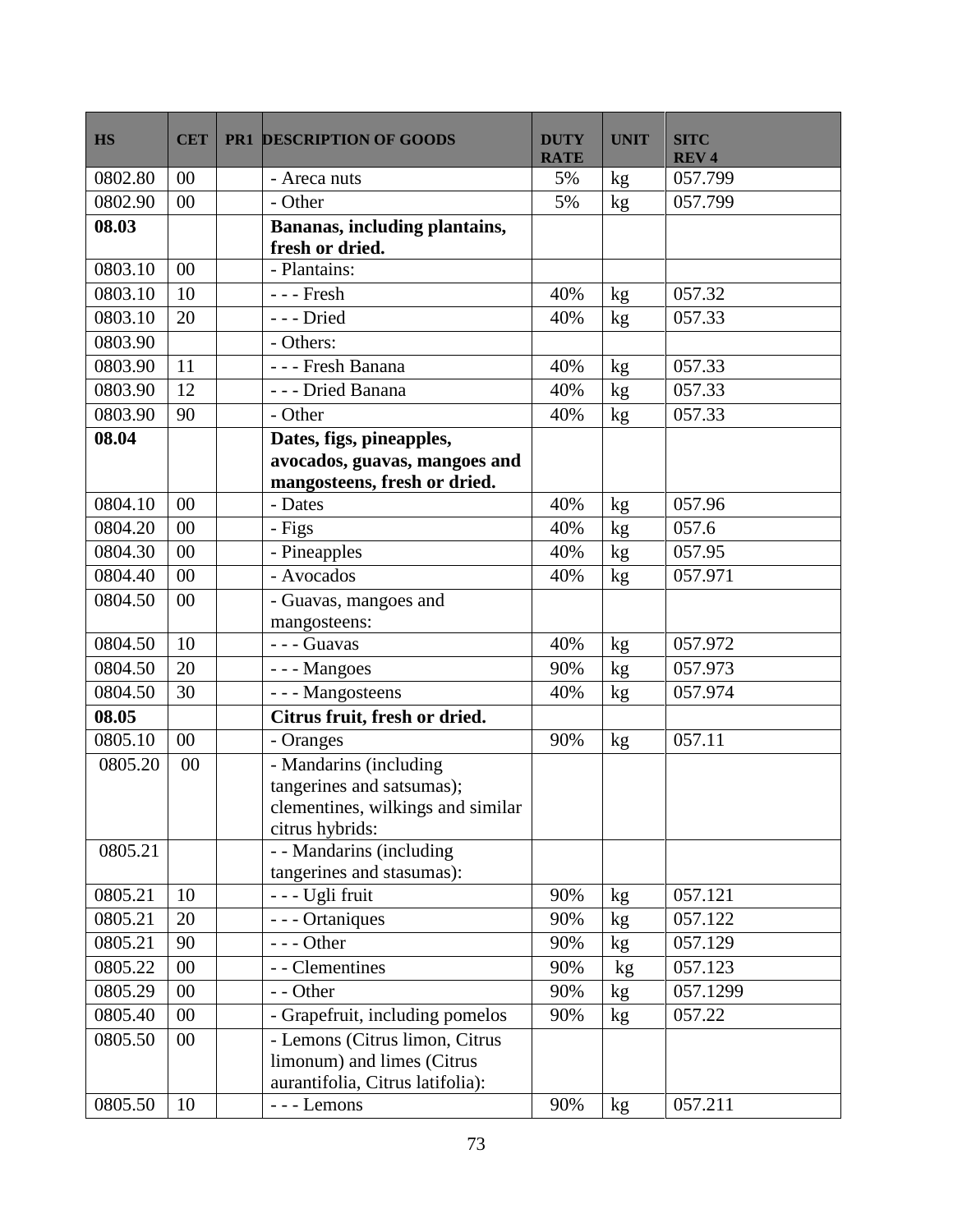| <b>HS</b>            | <b>CET</b> | <b>PR1 DESCRIPTION OF GOODS</b>                                                   | <b>DUTY</b><br><b>RATE</b> | <b>UNIT</b>     | <b>SITC</b><br><b>REV4</b> |
|----------------------|------------|-----------------------------------------------------------------------------------|----------------------------|-----------------|----------------------------|
| 0805.50              | 20         | --- Limes                                                                         | 90%                        | kg              | 057.212                    |
| 0805.90              | $00\,$     | - Other                                                                           | 90%                        | kg              | 057.29                     |
| 08.06                |            | Grapes, fresh or dried.                                                           |                            |                 |                            |
| $\overline{0806.10}$ | 00         | - Fresh                                                                           | 40%                        | kg              | 057.51                     |
| 0806.20              | 00         | - Dried                                                                           | 40%                        | kg              | 057.52                     |
| 08.07                |            | <b>Melons</b> (including<br>watermelons) and papaw<br>(papayas), fresh.           |                            |                 |                            |
| 0807.10              |            | - Melons (including<br>watermelons):                                              |                            |                 |                            |
| 0807.11              | 00         | - Watermelons                                                                     | 40%                        | kg              | 057.911                    |
| 0807.19              | 00         | - - Other:                                                                        |                            |                 |                            |
| 0807.19              | 10         | - - - Cantaloupes                                                                 | 40%                        | $\rm kg$        | 057.912                    |
| 0807.19              | 20         | --- Muskmelons                                                                    | 40%                        | kg              | 057.913                    |
| 0807.19              | 90         | $--$ Other                                                                        | 40%                        | kg              | 057.914                    |
| 0807.20              | 00         | - Papaws (papayas)                                                                | 40%                        | kg              | 057.915                    |
| 08.08                |            | Apples, pears and quinces,<br>fresh.                                              |                            |                 |                            |
| 0808.10              | 00         | - Apples                                                                          | 40%                        | $\mathrm{kg}$   | 057.4                      |
| 0808.30              | 00         | - Pears                                                                           | 40%                        | kg              | 057.92                     |
| 0808.40              | 00         | - Quinces                                                                         | 40%                        | kg              | 057.92                     |
| 08.09                |            | Apricots, cherries, peaches<br>(including nectarines), plums<br>and sloes, fresh. |                            |                 |                            |
| 0809.10              | 00         | - Apricots                                                                        | 40%                        | $\rm kg$        | 057.931                    |
| 0809.20              |            | - Cherries:                                                                       |                            |                 |                            |
| 0809.21              | 00         | - - Sour cherries (Prunus cerasus)                                                | 40%                        | $\mathrm{kg}$   | 057.932                    |
| 0809.29              | $00\,$     | - - Other                                                                         | 40%                        | kg              | 057.932                    |
| 0809.30              | 00         | - Peaches, including nectarines                                                   | 40%                        | kg              | 057.933                    |
| 0809.40              | 00         | - Plums and sloes                                                                 | 40%                        | kg <sub>2</sub> | 057.934                    |
| 08.10                |            | Other fruit, fresh.                                                               |                            |                 |                            |
| 0810.10              | 00         | - Strawberries                                                                    | 40%                        | kg              | 057.941                    |
| 0810.20              | 00         | - Raspberries, blackberries,<br>mulberries and Loganberries                       | 40%                        | kg              | 057.942                    |
| 0810.30              | $00\,$     | - Black, white or red currants and<br>gooseberries                                | 40%                        | kg              | 057.9899                   |
| 0810.40              | 00         | - Cranberries, bilberries and other<br>fruits of the genus Vaccinium              | 40%                        | kg              | 057.944                    |
| 0810.50              | 00         | - Kiwifruit                                                                       | 40%                        | kg              | 057.9801                   |
| 0810.60              | $00\,$     | - Durians                                                                         | 40%                        | kg              | 057.9802                   |
| 0810.70              | 00         | - Persimmons                                                                      | 40%                        | kg              | 057.9899                   |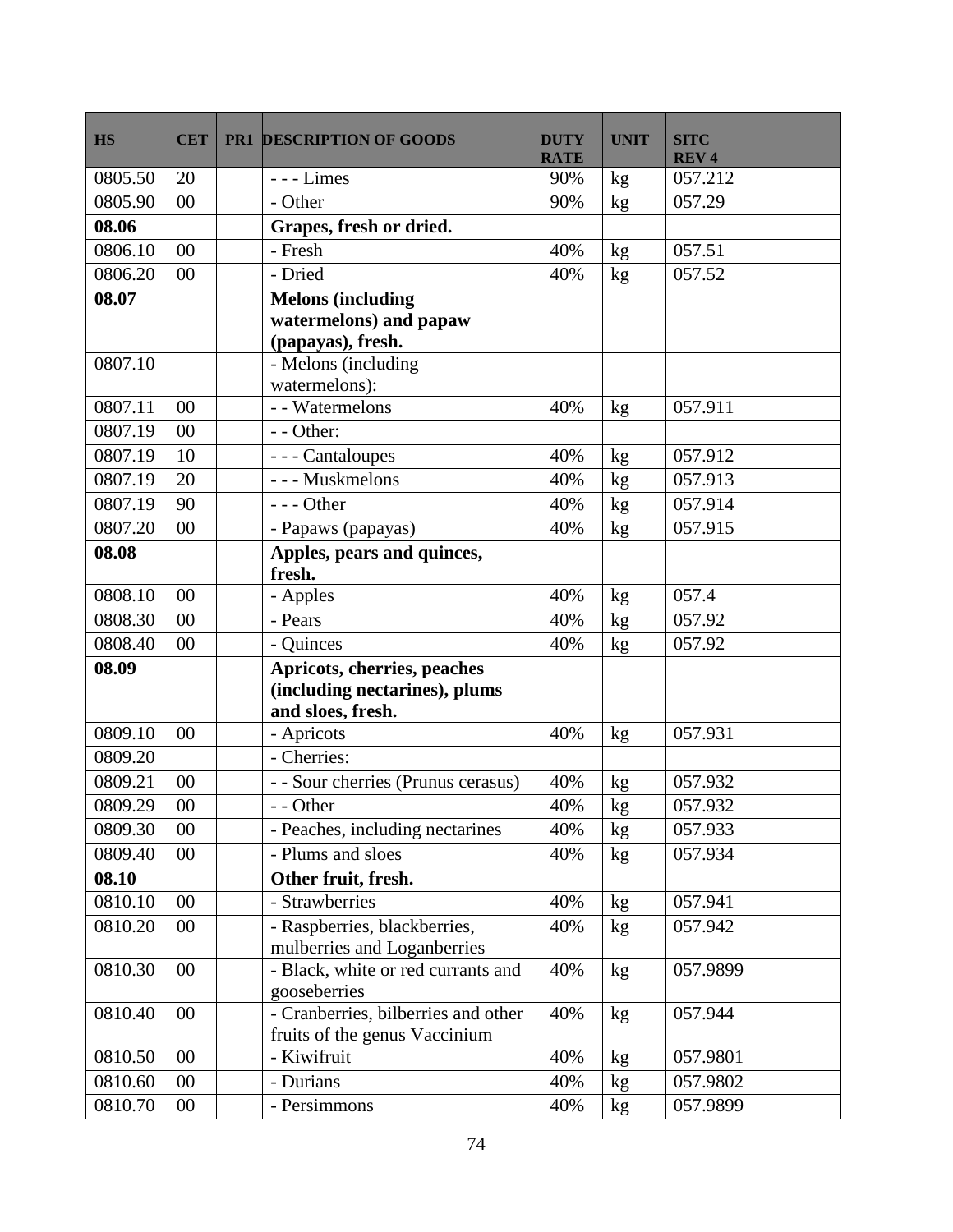| <b>HS</b> | <b>CET</b> | <b>PR1 DESCRIPTION OF GOODS</b>                                                                                                                                                                                        | <b>DUTY</b><br><b>RATE</b> | <b>UNIT</b>     | <b>SITC</b><br><b>REV4</b> |
|-----------|------------|------------------------------------------------------------------------------------------------------------------------------------------------------------------------------------------------------------------------|----------------------------|-----------------|----------------------------|
| 0810.90   | 00         | - Other:                                                                                                                                                                                                               |                            |                 |                            |
| 0810.90   | 10         | - - - Sapodillas                                                                                                                                                                                                       | 40%                        | kg              | 057.9803                   |
| 0810.90   | 20         | --- Yellow mombin (golden<br>apples)                                                                                                                                                                                   | 40%                        | kg              | 057.9804                   |
| 0810.90   | 30         | - - - Passion fruit                                                                                                                                                                                                    | 40%                        | kg              | 057.9805                   |
| 0810.90   | 40         | --- Soursop                                                                                                                                                                                                            | 40%                        | kg              | 057.9806                   |
| 0810.90   | 50         | - - - Breadfruit                                                                                                                                                                                                       | 40%                        | kg              | 057.9807                   |
| 0810.90   | 60         | --- Carambolas                                                                                                                                                                                                         | 40%                        | kg              | 057.9808                   |
| 0810.90   | 70         | - - - Akee (ackee) (Blighia sapida<br>koenig)                                                                                                                                                                          | 40%                        | kg              | 057.9809                   |
| 0810.90   | 80         | --- Christophine (Choyote)                                                                                                                                                                                             | 40%                        | kg              | 057.9810                   |
| 0810.90   | 90         | $--$ Other                                                                                                                                                                                                             | 40%                        | kg              | 057.9899                   |
| 08.11     |            | Fruit and nuts, uncooked or<br>cooked by steaming or boiling<br>in water, frozen, whether or<br>not containing added sugar or<br>other sweetening matter.                                                              |                            |                 |                            |
| 0811.10   | 00         | - Strawberries                                                                                                                                                                                                         | 15%                        | $\mathrm{kg}$   | 058.31                     |
| 0811.20   | 00         | - Raspberries, blackberries,<br>mulberries, loganberries, black,<br>white or red currants and<br>gooseberries                                                                                                          | 15%                        | kg              | 058.32                     |
| 0811.90   | 00         | - Other:                                                                                                                                                                                                               |                            |                 |                            |
| 0811.90   | 10         | - - - Pineapples                                                                                                                                                                                                       | 15%                        | $\rm kg$        | 058.391                    |
| 0811.90   | 20         | --- West Indian cherries<br>(Malpighia punicifolio L.)                                                                                                                                                                 | 15%                        | kg              | 058.392                    |
| 0811.90   | 30         | - - - Suriname cherries (Eugenia<br>uniflora)                                                                                                                                                                          | 15%                        | $\mathrm{kg}$   | 058.393                    |
| 0811.90   | 90         | --- Other                                                                                                                                                                                                              | 15%                        | $\overline{kg}$ | 058.399                    |
| 08.12     |            | Fruit and nuts provisionally<br>preserved (for example, by<br>sulphur dioxide gas, in brine, in<br>sulphur water or in other<br>preservative solutions), but<br>unsuitable in that state for<br>immediate consumption. |                            |                 |                            |
| 0812.10   | 00         | - Cherries                                                                                                                                                                                                             | 15%                        | kg              | 058.211                    |
| 0812.90   | 00         | - Other:                                                                                                                                                                                                               |                            |                 |                            |
| 0812.90   | 10         | - - - Pineapples                                                                                                                                                                                                       | 15%                        | kg              | 058.213                    |
| 0812.90   | 90         | $--$ Other                                                                                                                                                                                                             | 15%                        | kg <sub>2</sub> | 058.219                    |
| 08.13     |            | Fruit, dried, other than that of<br>headings 08.01 to 08.06;                                                                                                                                                           |                            |                 |                            |